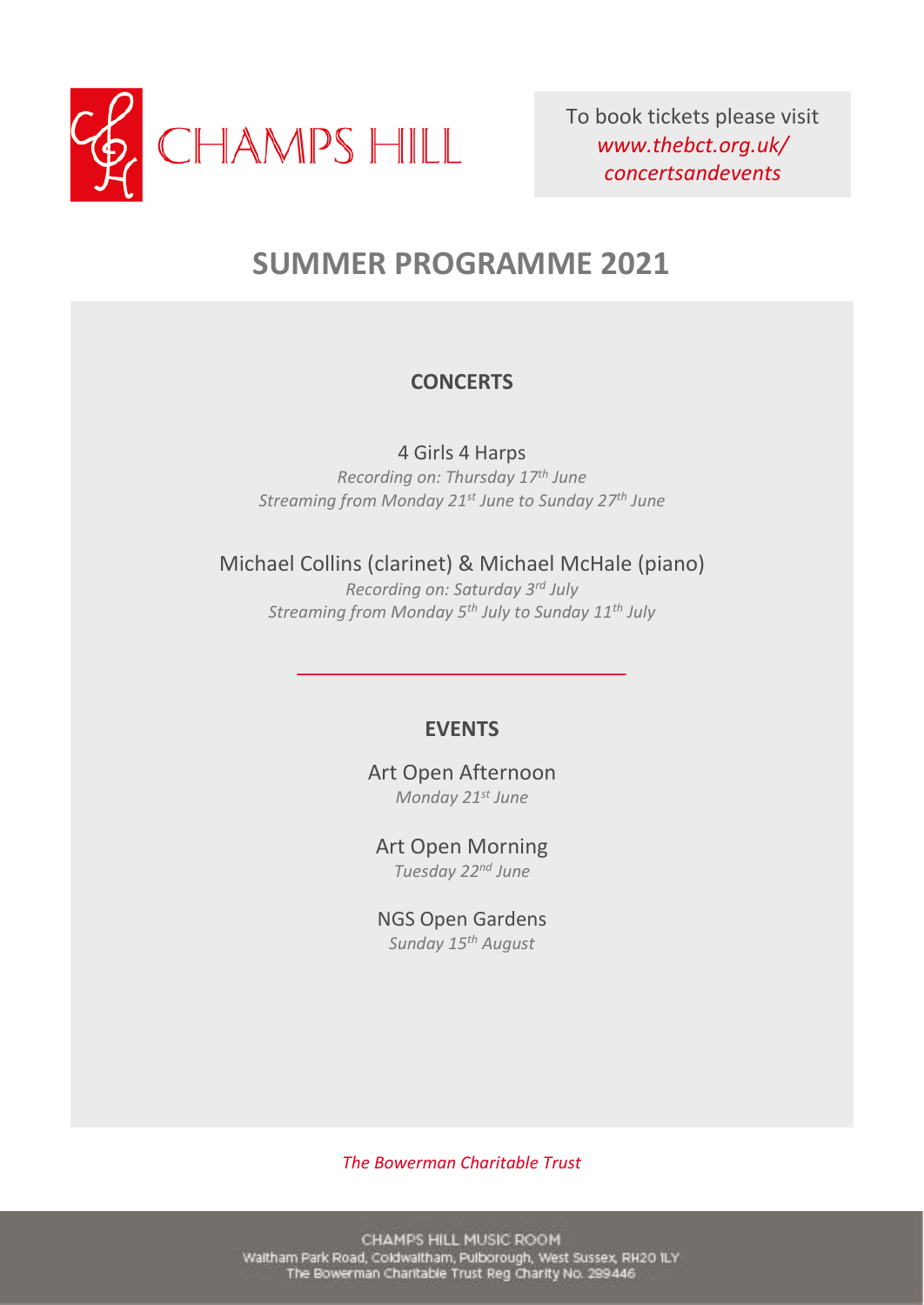# **CONCERTS**

Due to the ongoing restrictions related to the Covid-19 pandemic, Champs Hill will not be holding a Summer 2021 concert season. Hopefully, we will be throwing our doors open for a full Autumn season. As a 'taster' of things to come, we warmly welcome you to visit Champs Hill virtually this Summer with two streamed concerts which you can watch safely from your own homes.

**4 Girls 4 Harps** Harriet Adie Eleanor Turner Keziah Thomas Elizabeth Scorah *Streaming Monday 21st June – Sunday 27th June*

Celebrating their 21<sup>st</sup> anniversary as a group, 4 Girls 4 Harps are no strangers to Champs Hill. The quartet will again delight our audience with a selection of dances from **Rimsky-Korsakov**, **Prokofiev**, **Piazolla, Borodin** and others.

**There is no charge for this streamed concert. Please book your ticket(s) in the usual way.**

# **Michael Collins** *- Clarinet* **Michael McHale** *- Piano Streaming Monday 5 th July - Sunday 11th July*

We warmly welcome a return visit by two distinguished musicians who will give us a programme of works for clarinet and piano to include **Weber's** Grand Duo concertante five **Finzi** bagatelles and works by **Poulenc** and **Horowitz**. Each individually renowned for their virtuosity, both artists regularly collaborate together.

**There is no charge for this streamed concert. Please book your ticket(s) in the usual way.**

> CHAMPS HILL MUSIC ROOM Waitham Park Road, Coldwaltham, Pulborough, West Sussex, RH2O ILY The Bowerman Charitable Trust Reg Charity No. 289446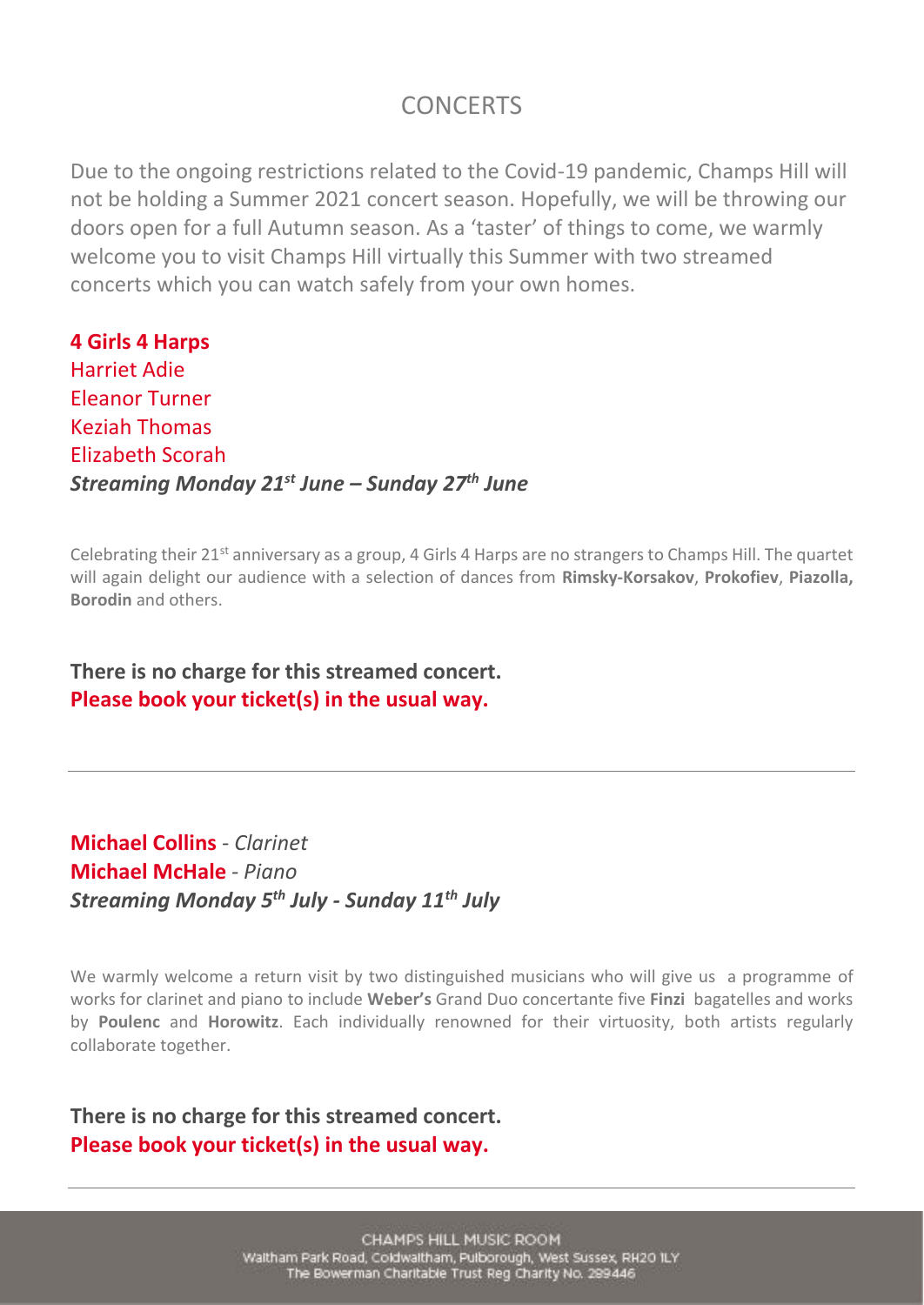# **EVENTS**

## **Art Open Afternoon Monday 21st June**

We are delighted to be exhibiting a private collection of 19<sup>th</sup> Century Dutch paintings, and invite you to come and view this large selection of exquisite works, before the collection is disbursed later on in the year.

Please come along to Champs Hill at some point during the opening hours and view the 19<sup>th</sup> Century Dutch Romantic Painting Exhibition – the Seasons, the City and the Seas.

Weather permitting, please do also enjoy a walk around the gardens and view the sculptures.

#### **2.00pm – 4.00pm**

*Tea/Coffee available between 2.00pm and 3.30pm.* **Suggested donation £8 per ticket.**

### **Art Open Morning Tuesday 22nd June**

We are delighted to be exhibiting a private collection of 19<sup>th</sup> Century Dutch paintings, and invite you to come and view this large selection of exquisite works, before the collection is disbursed later on in the year.

Please come along to Champs Hill at some point during the opening hours and view the 19<sup>th</sup> Century Dutch Romantic Painting Exhibition – the Seasons, the City and the Seas.

Weather permitting, please do also enjoy a walk around the gardens and view the sculptures.

#### **10.00am - 12.00 noon**

*Tea/Coffee available between 10.00am and 11.30am.* **Suggested donation £8 per ticket.**